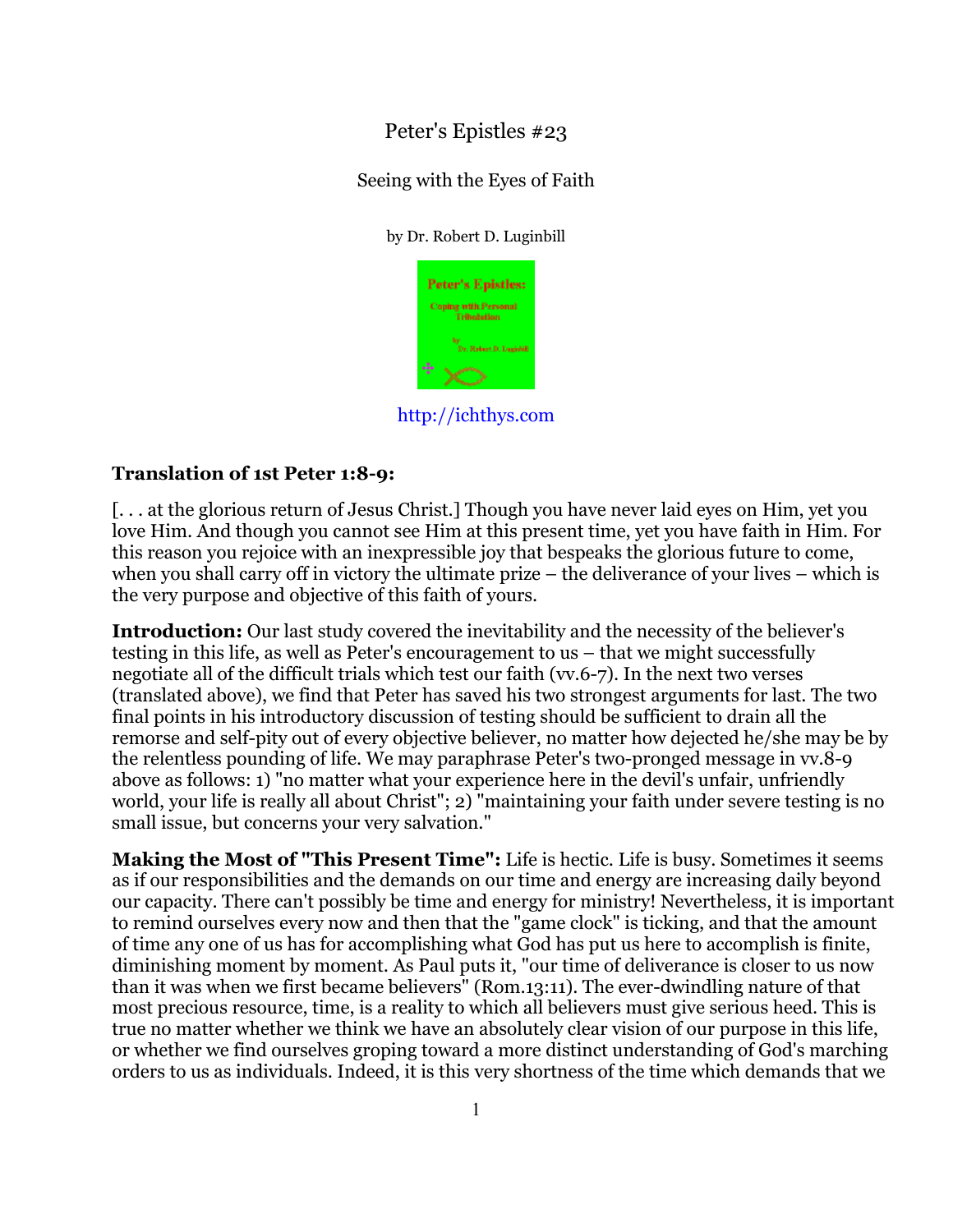throw aside all that hinders us and intensify our spiritual growth and production (based upon our individual spiritual gifts). The "time which has already past" should be sufficient for us to have sampled the vanities the world has to offer (1Pet.4:3-4). Now is the time for us to claim those precious moments we have left, since continued growth and ministry for the growth of others are the truly worthwhile pursuits of this life, and the only ones with eternal rewards attached to them. We who have been redeemed by Christ must strive to "redeem", to buy back for Christ, the time with which we have been entrusted (Eph.5:16; cf. Col.4:5). As the popular hymn puts it: "only one life, twill soon be past, only what's done for Christ will last." As believers, our life is all about Jesus Christ. "For you have died," as Paul says, "and your life has been hidden with Christ in God. When Christ, your life, appears, then shall you also appear with Him in glory" (Col.3:3; cf. Gal.2:20).

**Seeing Christ with the Eyes of Faith:** Christianity is a relationship – a relationship with God based upon personal faith in His Son, our Lord, Jesus Christ. In verses 8-9 of chapter one, Peter affirms our love for our Savior who has delivered us from death and blessed us with life eternal through His sacrifice: we love Him, love Him with all our hearts (cf. Matt.22:37; Rom.5:8; 1Jn.4:19), even though we have never actually met Him face to face; and we therefore eagerly anticipate being united with Him in the glorious eternity to which we aspire.

In heaven, our relationship with God and Christ will be a perfect one, but here on earth, all relationships, even spiritual ones, require effort and commitment to build up and to maintain. This is obvious from every relationship we ever have had with any another person: they all have their ups and downs. One thing of which we can be sure, however, is that any bumps in our relationship with God are unquestionably *our* fault, for in this case we are dealing with a perfect partner who has perfectly provided for us. To better our relationship with the Lord, what we need to do is to stop worrying about Him fulfilling His end of things and focus instead upon improving our response to Him. We need to learn to follow His lead, and not insist upon making our own way. This takes vision, vision of the invisible, an ability to see the unseen.

But how is such a thing possible? Our physical eyes are not capable of seeing God and allowing us thereby to relate to Him as we would to a human being. We must instead learn to see Him with the eyes of our heart, *with the eyes of faith*. Once we learn to do this, we can march with confidence along the unseen path that God has chosen for each of us.

Developing the spiritual ability to focus our faith on our Lord Jesus Christ is key to our continued progress along the *path of righteousness* (Prov.12:28; 15:19 & 24; 16:9). In Psalm 16:8, David says "I have set the Lord always before me. Because He is at my right hand, I will not be shaken." Now the Lord never appeared to David, but David was a man who was passionate in his faith. Through a life-time of struggle (which included his share of spiritual turbulence), David persevered in his relationship with the Lord, investing the time, the effort and the humility necessary for that relationship to continue to grow. So persistent was he, that he had no difficulty envisioning the Lord's presence – "always", he tells us – and then relying, one might even say leaning on the Lord in all the difficulties of life. We are not talking about an abstract principal here. David is speaking of the Lord as a real person who is there with him "at all times" – the awesome and powerful presence of the Son of God Himself! "The Lord is the One shepherding me" he tells us in Psalm 23:1, and it is surely this ability to visualize his Master, to call to his mind's eye his Lord and deliverer that form a very large part of David's spiritual success.